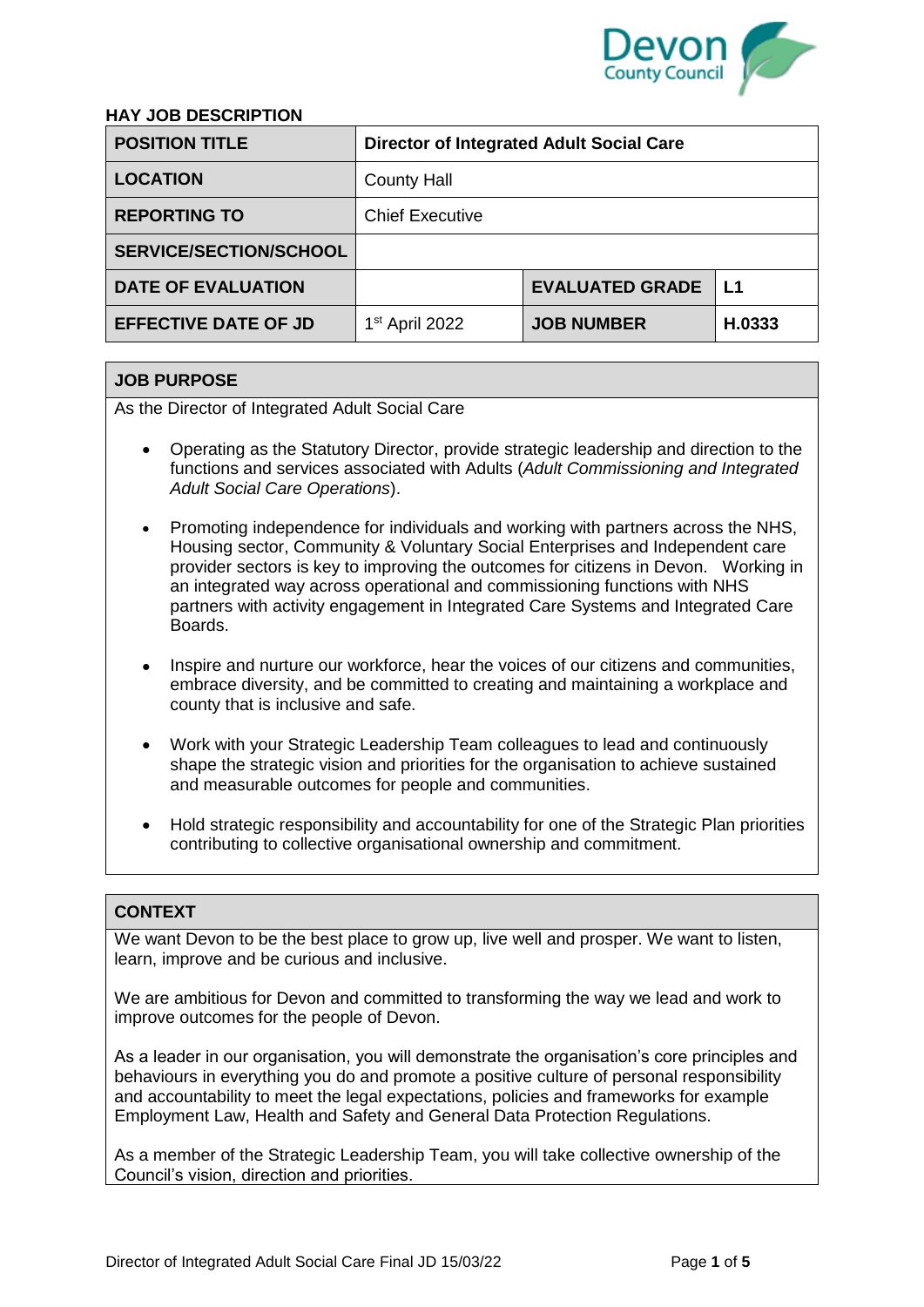

You will lead and collaborate well, make good decisions and use resources effectively to ensure the organisation thrives and is financially resilient.

You will be curious and committed to understanding the opportunities of new and emerging digital technologies, automation, and artificial intelligence in supporting the council to continually evolve, adapt and transform so that we can deliver the most effective services for the people of Devon.

As one of six high-level strategic reports to the Chief Executive, you will make a key contribution to the strategic leadership of the County Council and advise key Cabinet Members on policy and strategy.

| <b>RESOURCES</b>             |                                                                                                                                                                                                                                                                                                         |                                                                                                                                                                                                                            |                                            |                                    |  |  |
|------------------------------|---------------------------------------------------------------------------------------------------------------------------------------------------------------------------------------------------------------------------------------------------------------------------------------------------------|----------------------------------------------------------------------------------------------------------------------------------------------------------------------------------------------------------------------------|--------------------------------------------|------------------------------------|--|--|
| Finance                      |                                                                                                                                                                                                                                                                                                         | Gross Expenditure budget:<br>£397.733 Million                                                                                                                                                                              |                                            |                                    |  |  |
|                              |                                                                                                                                                                                                                                                                                                         |                                                                                                                                                                                                                            | <b>Assignments</b><br>L <sub>3</sub> Grade | <b>Headcount</b><br>$\overline{2}$ |  |  |
|                              |                                                                                                                                                                                                                                                                                                         | <b>Direct Reports - DCC</b>                                                                                                                                                                                                |                                            | 3                                  |  |  |
| <b>Staff</b>                 |                                                                                                                                                                                                                                                                                                         | <b>AfC Grades</b><br>Direct Reports - Joint with CCG                                                                                                                                                                       |                                            |                                    |  |  |
|                              |                                                                                                                                                                                                                                                                                                         | Indirect HoS/Senior Manager<br>Reports                                                                                                                                                                                     | $L9 - L5$ Grades                           | 14                                 |  |  |
|                              |                                                                                                                                                                                                                                                                                                         | All other Adult Social Care Staff                                                                                                                                                                                          | <b>NJC/AfC Grades</b>                      | 1,309                              |  |  |
|                              |                                                                                                                                                                                                                                                                                                         |                                                                                                                                                                                                                            | <b>Total</b>                               | 1,328                              |  |  |
| Other                        | Nothing specific to add                                                                                                                                                                                                                                                                                 |                                                                                                                                                                                                                            |                                            |                                    |  |  |
| <b>KEY ACCOUNTABILITIES:</b> |                                                                                                                                                                                                                                                                                                         |                                                                                                                                                                                                                            |                                            | $\frac{9}{6}$                      |  |  |
| $\mathbf{1}$                 | Operating as the Statutory Director (DASS) provide strategic<br>leadership and direction to the functions and services associated<br>Integrated Adult Social Care.                                                                                                                                      |                                                                                                                                                                                                                            |                                            | 15%                                |  |  |
| 2                            | Work collaboratively with Strategic Leadership Team colleagues to<br>provide collective organisation wide leadership and direction to deliver<br>15%<br>against the strategic vision and priorities; and hold individual<br>responsibility and accountability for one of the strategic plan priorities. |                                                                                                                                                                                                                            |                                            |                                    |  |  |
| 3                            |                                                                                                                                                                                                                                                                                                         | Build relationships based on mutual respect, trust and understanding<br>and provide strong system leadership with partner organisations to<br>meet the needs of Devon's communities and improve services in the<br>County. |                                            |                                    |  |  |
| 4                            |                                                                                                                                                                                                                                                                                                         | Create an inclusive, compassionate, welcoming, and high performing<br>culture that values, respects and invites different perspectives and<br>focusses on outcomes for people.                                             |                                            |                                    |  |  |
| 5                            | Create an environment where learning and innovation thrive; actively<br>seek out and test new ideas and technologies; embedding continuous<br>learning and improvement.                                                                                                                                 |                                                                                                                                                                                                                            |                                            | 10%                                |  |  |
| 6                            |                                                                                                                                                                                                                                                                                                         | Understand the needs of Devon's citizens and communities to design<br>and shape effective and responsive services, and commission<br>outcomes for the people of Devon.                                                     |                                            |                                    |  |  |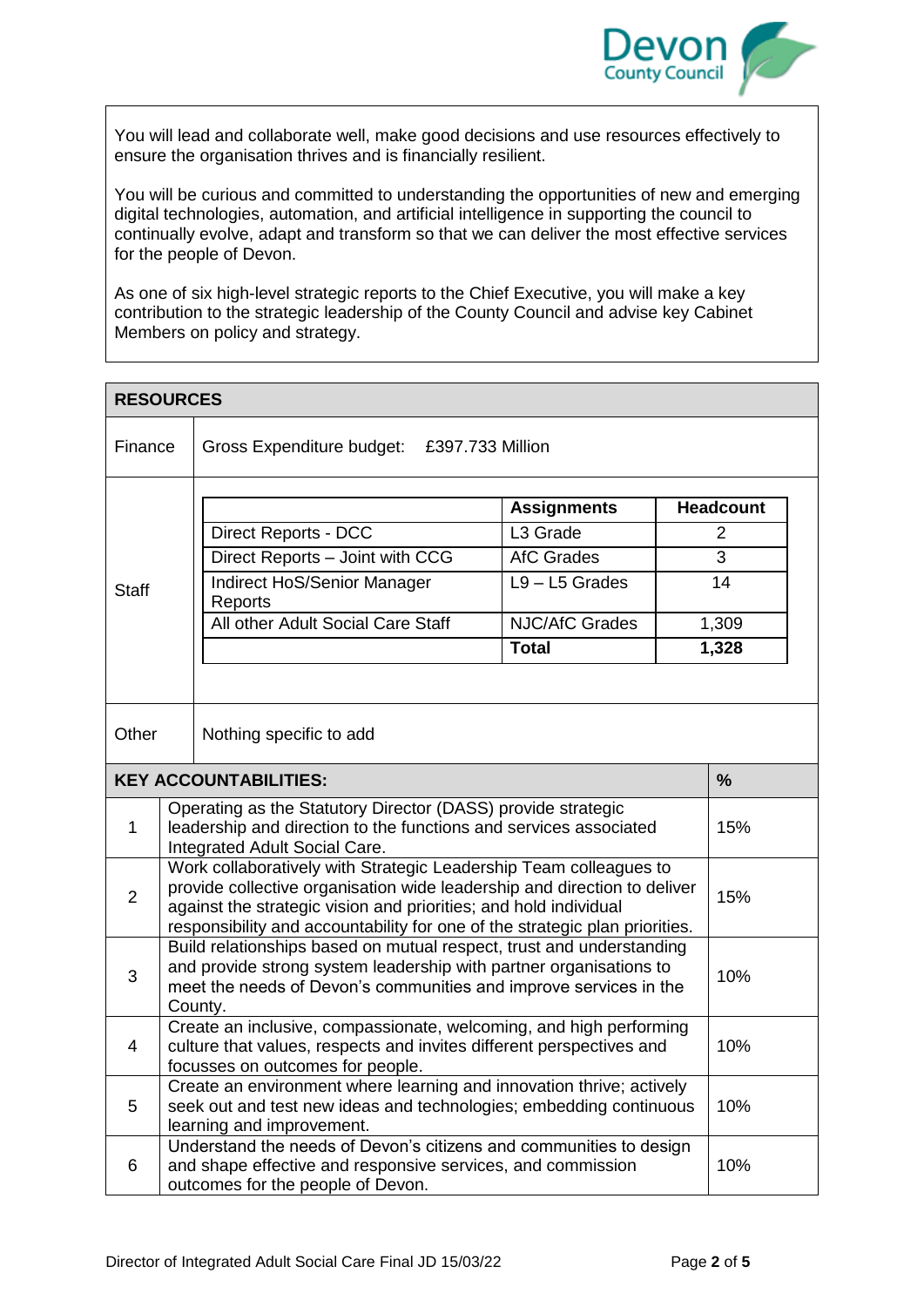

| 7  | Hold shared responsibility and accountability with Strategic<br>Leadership Team colleagues to create and champion public and<br>social value for better outcomes and lower cost, seeking creative<br>funding and investment opportunities to ensure financial accountability<br>and resilience. Hold individual responsibility and accountability for<br>service based budgeting and medium to long term financial planning. | 10% |
|----|------------------------------------------------------------------------------------------------------------------------------------------------------------------------------------------------------------------------------------------------------------------------------------------------------------------------------------------------------------------------------------------------------------------------------|-----|
| 8  | Contribute to the safe working of the authority through clear, robust<br>and effective decision making. Understand and meet all relevant<br>legislation, regulatory and governance requirements and undertake<br>the Statutory role of Director of Adult Services.                                                                                                                                                           | 8%  |
| 9  | Develop strong working relationships with Elected Members and<br>provide advice and guidance on areas of policy and strategy, ensuring<br>that Elected Members are appraised about issues, risks and<br>opportunities to enable informed decision making in line with the<br>strategic vision and priorities.                                                                                                                | 10% |
| 10 | Deputise for the Chief Executive as required.                                                                                                                                                                                                                                                                                                                                                                                | 2%  |

It should be noted that the duties or tasks associated with of the post may change from time to time without altering their general character or the level of responsibility entailed and without affecting the grading of the post.

For all roles the job holder is expected to:

- Understand and lead to achieve the Council's vision, direction and priorities
- Lead by example in line with the organisation's core principles and behaviours
- Embrace the positive benefits of a diverse workforce and be committed to creating and maintaining an environment that is inclusive and safe
- Promote a positive culture of personal responsibility and accountability to meet the legal expectations, policies and frameworks for example Employment Law, Health and Safety, GDPR and Data Protection.

The above duties and activities associated with this job are neither exclusive nor exhaustive and the job holder may be called upon to carry out such other appropriate duties as may be required within the grading level of the job and the competence of the job holder.

## **KNOWLEDGE AND EXPERIENCE**

Core knowledge and experience

Extensive experience at a senior level with the ability to lead, integrate and deliver multiple and complex services and functions.

Highly developed strategic leadership experience and skills, relating to others in a way that brings out the best in people, teams/groups and organisations.

Strong and evidenced commitment to professional and personal development and learning.

Experience of taking tough stands, bringing up "undiscussables" and openly dealing with difficult relationships and issues in productive ways.

The ability to think and act strategically and systemically, and to demonstrate and apply innovative solutions and ideas to improve working practices and service delivery.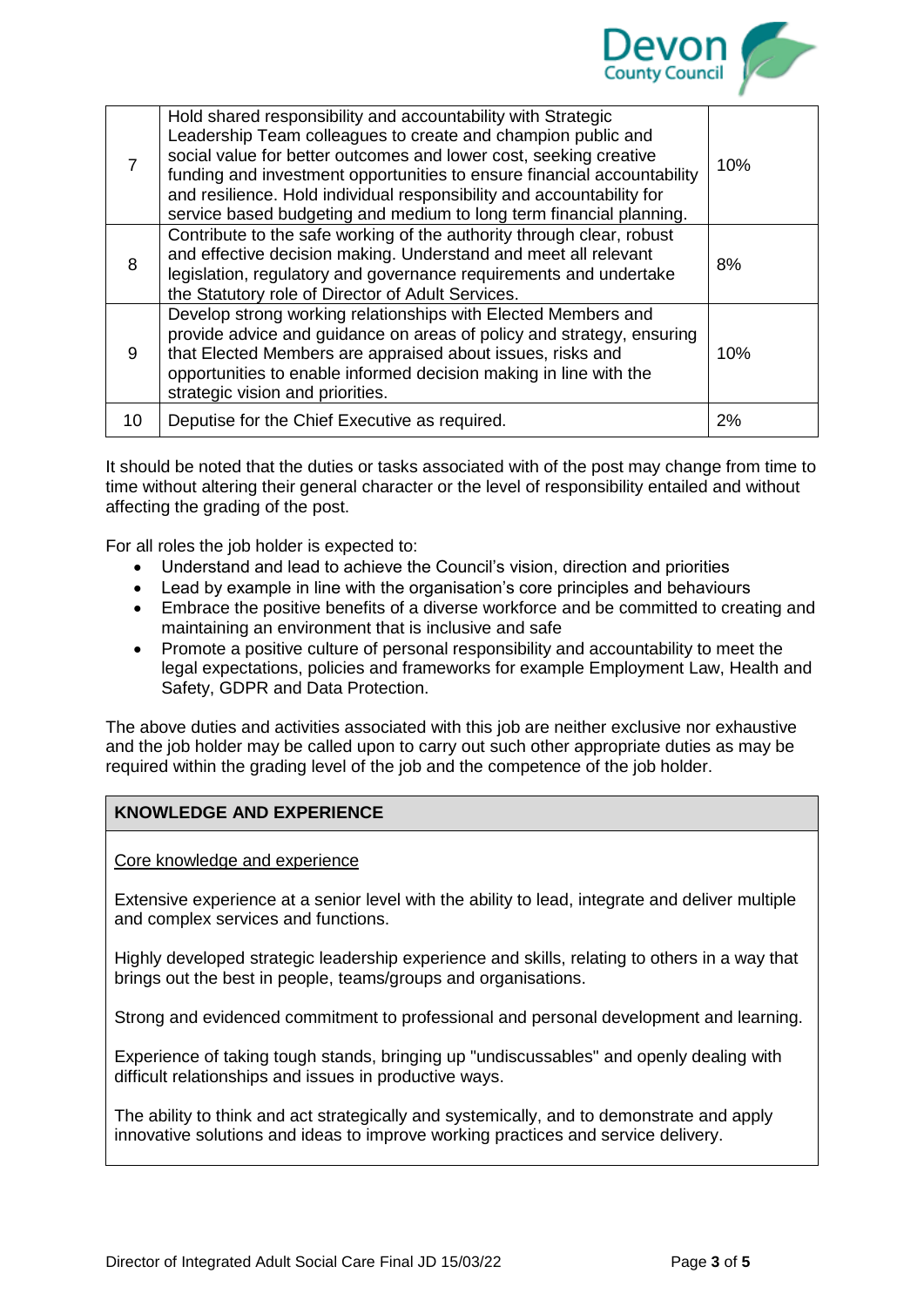

Experience and ability to drive through efficiency savings and behaviour change and respond positively to changing circumstances.

Ability to lead and manage change in complex environments.

Experience in exploiting new opportunities and developing a positive performance management and improvement culture and extensive leadership and management skills including direct line appraisal meetings and Designated Officer responsibilities.

A strong collaborator who can develop productive relationships with politicians and senior stakeholders with a successful track record of working in partnership.

An in-depth knowledge and understanding of the current public sector reform and change agenda.

Excellent understanding of, and commitment to the role, vision and priorities of the County Council.

Curiosity and commitment to understanding the opportunities of new and emerging digital technologies, automation and artificial intelligence in the design and delivery of public services

Ability to absorb complexity and convey simplicity

Experience and knowledge of financial planning, management and accountability (Local Government)

Role Specific Knowledge and Experience

This post requires education to degree level or above, and/or an equivalent level of experience, in a Social Work, Health or Social Care setting; membership of an appropriate professional body; and a sustained track record and substantial experience at a senior officer level.

## **ORGANISATIONAL STRUCTURE**



## **CORE PRINCIPLES AND BEHAVIOURS**

Devon County Council's Core Principles and Behaviours Framework can be found here: [Core Behaviours Framework \(Core Principles and Behaviours Overview\) -](https://eur02.safelinks.protection.outlook.com/?url=https%3A%2F%2Finside.devon.gov.uk%2Ftask%2Fcore-principles-and-behaviours%2Four-principles-and-behaviours-framework%2F&data=04%7C01%7Csally.c.chapman%40devon.gov.uk%7C862b42c52ebf4b01525b08d9e6324d01%7C8da13783cb68443fbb4b997f77fd5bfb%7C0%7C0%7C637793925973322031%7CUnknown%7CTWFpbGZsb3d8eyJWIjoiMC4wLjAwMDAiLCJQIjoiV2luMzIiLCJBTiI6Ik1haWwiLCJXVCI6Mn0%3D%7C3000&sdata=UQMK3gCy1GYhkl53EWZ6KOFffHKsWVlW2aBakfWSpgk%3D&reserved=0) tasks and guides [\(devon.gov.uk\)](https://eur02.safelinks.protection.outlook.com/?url=https%3A%2F%2Finside.devon.gov.uk%2Ftask%2Fcore-principles-and-behaviours%2Four-principles-and-behaviours-framework%2F&data=04%7C01%7Csally.c.chapman%40devon.gov.uk%7C862b42c52ebf4b01525b08d9e6324d01%7C8da13783cb68443fbb4b997f77fd5bfb%7C0%7C0%7C637793925973322031%7CUnknown%7CTWFpbGZsb3d8eyJWIjoiMC4wLjAwMDAiLCJQIjoiV2luMzIiLCJBTiI6Ik1haWwiLCJXVCI6Mn0%3D%7C3000&sdata=UQMK3gCy1GYhkl53EWZ6KOFffHKsWVlW2aBakfWSpgk%3D&reserved=0)

#### **APPROVAL: I confirm this Job Description conveys a full and accurate description of the job and has been agreed with the post holder (where applicable).**

#### **SIGNED: Phil Norrey, Chief Executive**